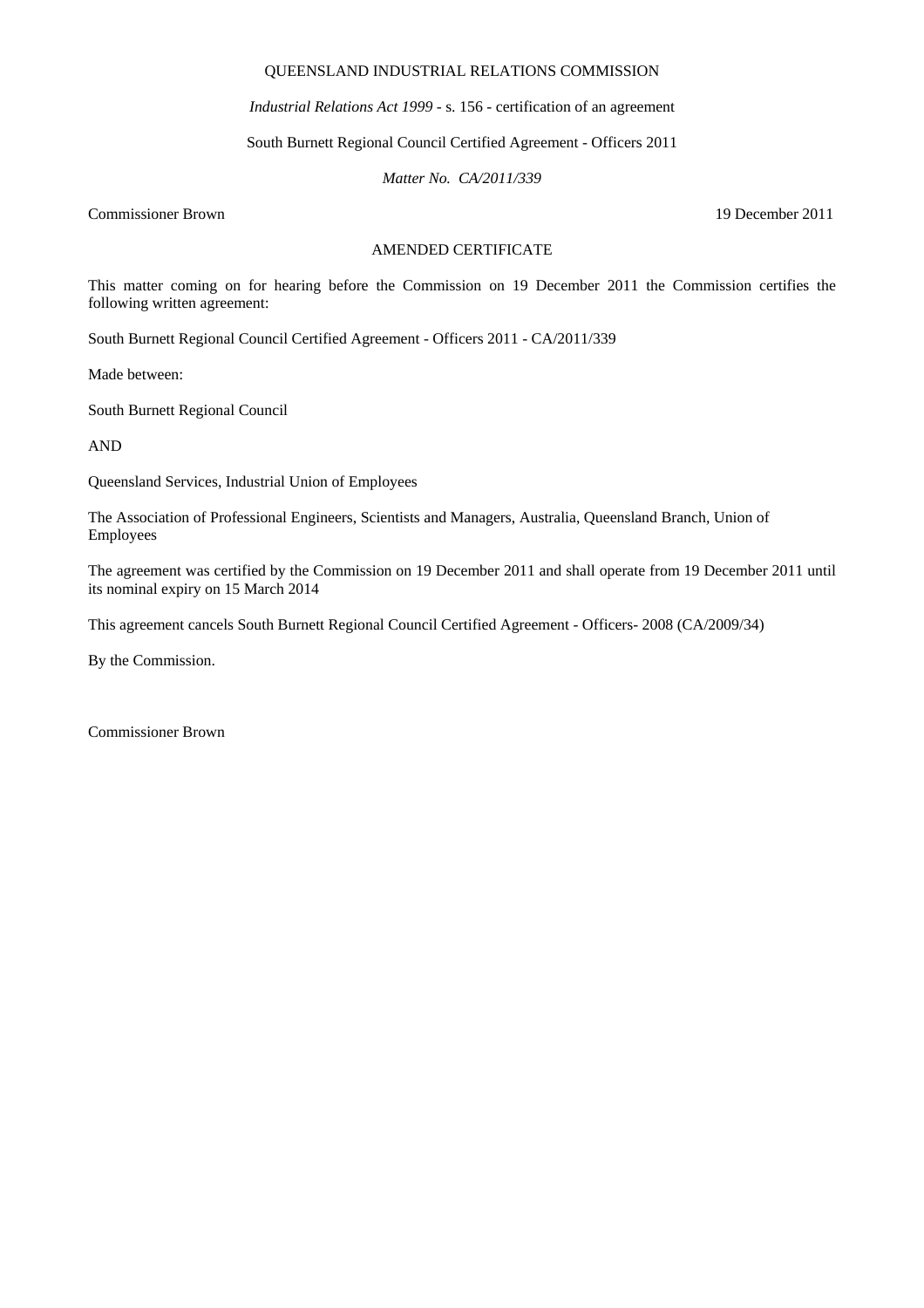# **SOUTH BURNETT REGIONAL COUNCIL Certified Agreement - Officers 2011**

## **TABLE OF CONTENTS**

| 1.                                  | Title                                           |  |  |  |
|-------------------------------------|-------------------------------------------------|--|--|--|
| 2.                                  | Definitions                                     |  |  |  |
| 3.                                  | Parties Bound                                   |  |  |  |
| 4.                                  | Application                                     |  |  |  |
| 5.                                  | Date and Period of Operation                    |  |  |  |
| 6.                                  | Aim of the Agreement                            |  |  |  |
| 7.                                  | Equal Employment Opportunity and Discrimination |  |  |  |
| 8.                                  | Joint Consultative Committee (JCC)              |  |  |  |
| 9.                                  | Salary and Wages                                |  |  |  |
| 10.                                 | Salary Sacrifice                                |  |  |  |
| 11.                                 | Part Time Employment                            |  |  |  |
| 12.                                 | <b>Dispute Resolution</b>                       |  |  |  |
| 13.                                 | Working Hours and Span of Hours                 |  |  |  |
| 14.                                 | Averaged or Annualised Payments                 |  |  |  |
| 15.                                 | <b>Availability Allowance</b>                   |  |  |  |
| 16.                                 | Uniforms                                        |  |  |  |
| 17.                                 | <b>Flexible Meal Break</b>                      |  |  |  |
| 18.                                 | Leave                                           |  |  |  |
| 19.                                 | Redundancy                                      |  |  |  |
| 20.                                 | Security of Employment                          |  |  |  |
| 21.                                 | <b>Union Encouragement</b>                      |  |  |  |
| 22.                                 | <b>Flexibility Provisions</b>                   |  |  |  |
| 23.                                 | No Further Claims                               |  |  |  |
| Schedule A - Wages and Salary Rates |                                                 |  |  |  |
| Signatories                         |                                                 |  |  |  |

#### **1. TITLE**

This Agreement will be known as the South Burnett Regional Council Certified Agreement - Officers 2011.

# **2. DEFINITIONS**

"**Award**" means the *Queensland Local Government Officers' Award 1998.* 

"**Emergency Service Agency**" means the State Emergency Service, Volunteer Fire Brigade, Rural Fire Brigade or any other service agreed by the Chief Executive Officer to be an applicable emergency service.

"**Officers**" means those employees whose employment is covered by the provisions of the *Queensland Local Government Officers' Award 1998*.

"**Industrial Instrument**" has the same meaning as in the IR Act.

"**IR Act**" means the *Industrial Relations Act 1999 (Qld).*

"**JCC**" means the Joint Consultative Committee established and constituted for the Council, employees and Unions.

"**Leadership Team**" means CEO, Directors and all appointed positions above Level 8 of the Officers' Award

"**Week's Pay**" means the ordinary time rate of pay for the employee concerned. Provided that such rate shall exclude overtime, penalty rates, disability allowances, shift allowances, special rates, fares and travelling time allowances, bonuses and any other ancillary payments of a like nature.

"**WHS Act**" means the *Workplace Health and Safety Act 1995 (Qld).* 

#### **3. PARTIES BOUND**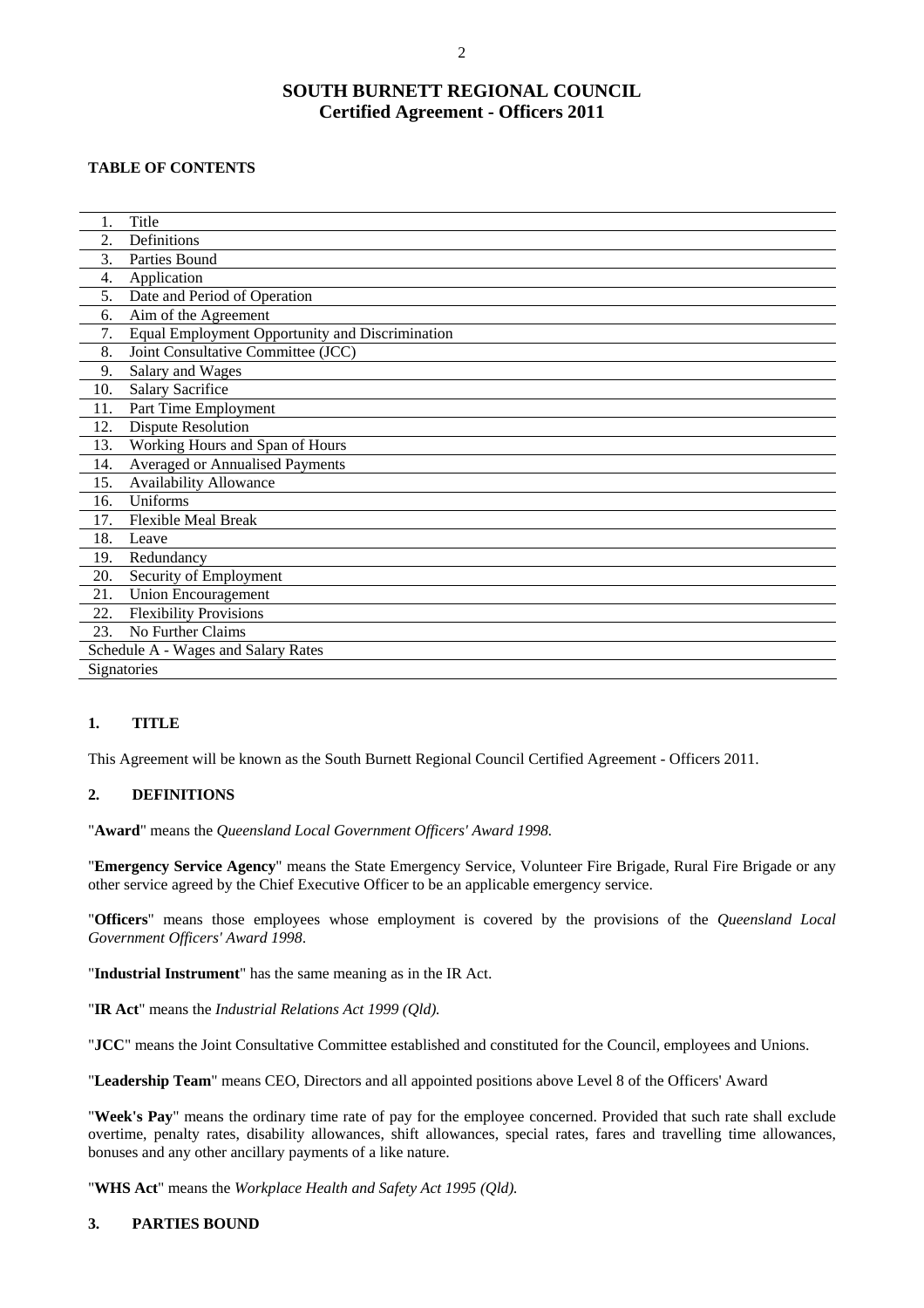This Agreement is made between South Burnett Regional Council, its employees and the:

- a) Queensland Services, Industrial Union of Employees (QSU)
- b) The Association of Professional Engineers, Scientists and Managers, Australia, Queensland Branch, Union of Employees (APESMA)

This Agreement shall not apply to the Chief Executive Officer and Leadership Team Members.

#### **4. APPLICATION**

Subject to this clause, this Agreement incorporates the terms of the *Queensland Local Government Officers' Award 1998.* 

This Agreement shall be read and interpreted wholly in conjunction with the incorporated terms of the *Queensland Local Government Officers' Award 1998*, provided that where there is any inconsistency between the incorporated terms of the aforementioned Award and the express terms of this Agreement, the express terms of this Agreement shall take precedence to the extent of the inconsistency.

#### **5. DATE AND PERIOD OF OPERATION**

This Agreement will operate from the date of certification and will have a nominal expiry date of 15 March 2014.

The parties agree that negotiations will commence in relation to a new Agreement no later than six (6) months prior to the nominal expiry date of this Agreement.

#### **6. AIM OF THE AGREEMENT**

The parties to the agreement aim to:

- a) Improve productivity and efficiency and provide a united post SBRC workforce that has a strong focus on consistently delivering high levels of efficient service and customer satisfaction across all business functions in a consultative manner.
- b) Conduct its business in a financially responsible and sustainable way with the ability to adapt to changing economic influences, community expectation, needs and service delivery methods in order to maintain long term viability.
- c) Provide a working environment that encourages employees to offer a consistent level of high quality service, professionalism, ownership and team spirit by recruiting, training and retaining an effective, flexible and self motivated team of employees.
- d) Ensure that a culture of work and family life balance, work safety and health, community values, responsibility, organisational stability and sustainability is promoted and achieved through sound management practices and employee participation.

#### **7. EQUAL EMPLOYMENT OPPORTUNITY AND DISCRIMINATION**

Council is an equal opportunity employer.

"Equal opportunity" means that everyone has an equal chance of recruitment, development and promotion based solely on their demonstrated skill levels, qualifications, abilities and attitude.

Employees agree to accept responsibility for ensuring that a working environment exists at Council that is free of discrimination, harassment (particularly sexual harassment), victimisation and intimidation. Employees acknowledge and agree that unlawful discrimination, harassment, victimisation or intimidation will not be tolerated in the workplace or during work related activities and those employees who engage in such conduct will be subject to disciplinary action which may include termination of employment.

Employees also accept responsibility for complying with Council's policies and procedures about discrimination, harassment and equal opportunity (as amended from time to time).

Nothing in this clause affects differential treatment which is specifically exempted under State or Commonwealth legislation (such as the provision of junior rates of pay).

#### **8. JOINT CONSULTATIVE COMMITTEE (JCC)**

To facilitate the implementation of this Agreement and ongoing workplace reform, effective consultation and communication are essential. To this end, a Joint Consultative Committee (JCC) will be established to replace the Local Government Employment Group (LGEG).This committee will be responsible for the role of coordinating workplace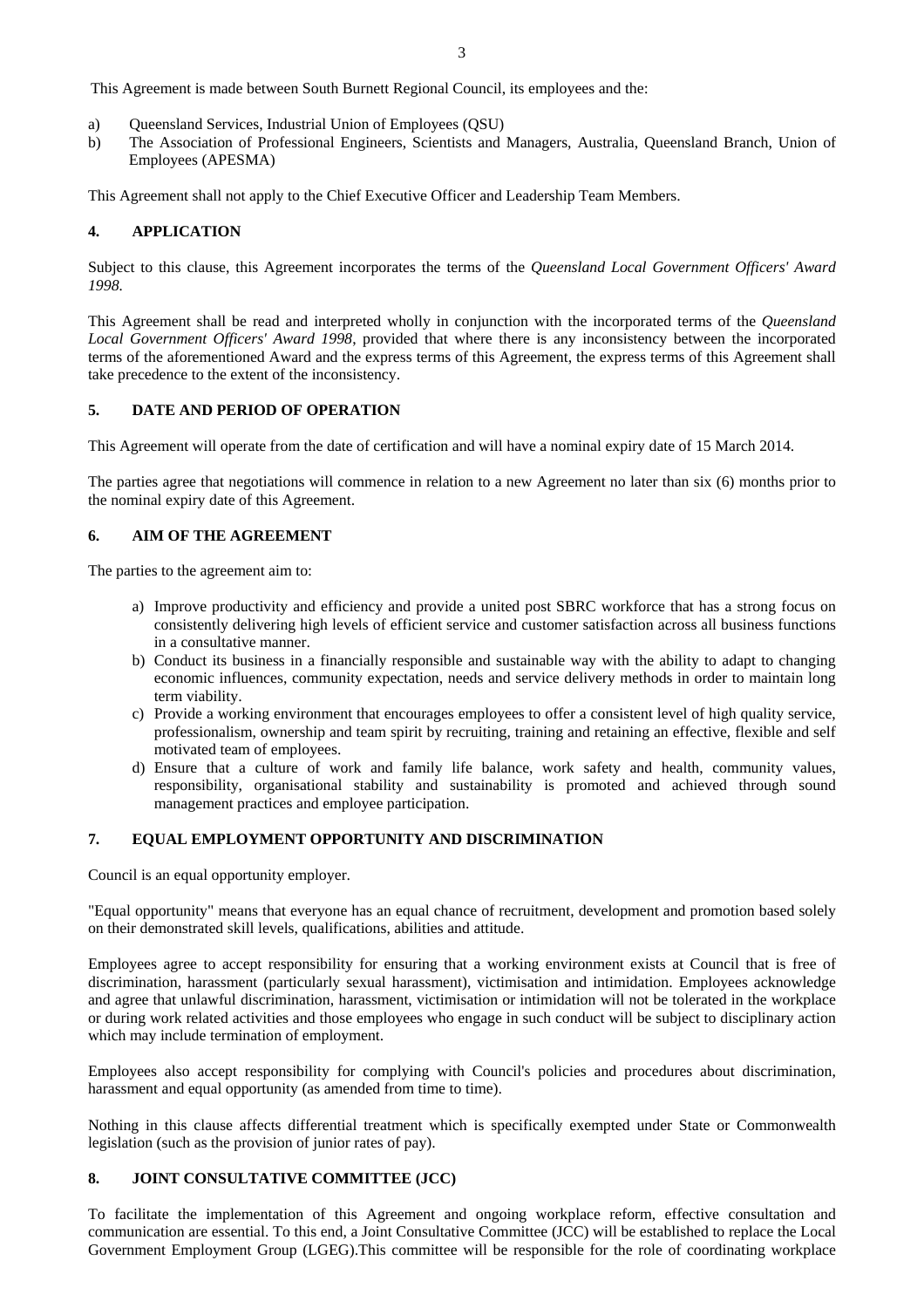reform and ensuring effective communication between management, Unions and employees.

It is agreed that the JCC will be the Committee through which genuine consultation and discussion regarding workplace reform or changes will occur between Council, employees, and Unions. The JCC will meet as a minimum at least every three (3) months or otherwise as agreed.

The membership of the JCC will consist of three (3) Management representatives, one (1) Union representative from each Union that is party to this Agreement and one (1) Union Delegate from each Union party to this Agreement, other than the QSU which will have two (2) Union Delegates.

#### **9. SALARY AND WAGES**

- 9.1 Council agrees to pay employees a 3.5% or \$35 (whichever is the greater) increase to their current rate of pay, effective from 1 October 2011.
- 9.2 Council agrees to pay employees a 3.8% or \$35 (whichever is the greater) increase to their rate of pay, effective from the first pay period after 1 July 2012.
- 9.3 Council agrees to pay employees a 3.8% or \$35 (whichever is the greater) increase to their rate of pay, effective from the first pay period after 1 July 2013.

#### **10. SALARY SACRIFICE**

Council offers the voluntary option of Salary Sacrifice for superannuation for employees to meet the standard six percent (6%) employee's contribution or to make further contributions to the Local Government Superannuation Scheme, or for any other items allowed by the Australian taxation Office (ATO) and that do not attract Fringe Benefits Tax (FBT). Such arrangements will be facilitated using a single third party for all employees. If FBT is attracted to the salary sacrifice item (i.e. novated lease of a motor vehicle), the FBT will be the responsibility of the employee.

Council reserves the right to withdraw the facility if a change in the laws means that Council would incur an additional cost or the scheme itself becomes unlawful as a result of changes to the relevant laws. The option to Salary Sacrifice is dependent upon evidence from the employee that they have obtained independent financial advice.

Each request would be processed on a case by case basis. Once a salary sacrifice agreement is entered into the employee would be required to continue with the agreement for a period of not less than twelve (12) months.

#### **11. PART TIME EMPLOYMENT**

Where the employee agrees, Council may increase a part time employee's ordinary hours in any period to take into account operational demands and requirements, without incurring penalty rates as prescribed by the Award for the additional hours worked, provided that the total number of ordinary hours worked by the part time employee in the period does not exceed the equivalent of 36.25 hours a week/7.25hrs per day.

For the avoidance of doubt, a part time employee is entitled to be paid penalty rates (or have them banked as TOIL at the employees election) for additional hours, that the part time employee works in a period if the total number of additional hours worked in the period by the part time employee exceeds 36.25 hours per week and/or 7.25 hours per day.

All other provisions relating to part time employment as prescribed by the Award shall apply.

#### **12. DISPUTE RESOLUTION**

Effective communication between employees and Council management is a prerequisite to good industrial relations and the following procedure is set down in order that any grievances may be resolved quickly to maintain sound working relationships.

Any employee or employees with a grievance or complaint regarding an industrial matter will promptly raise the matter/s with their immediate supervisor who will endeavor to resolve the matter as soon as possible.

If the matter is not resolved at this level, the employee/s will discuss the matter/s with the next higher level of management and the employee/s may elect to be represented by an authorised officer of the relevant Union.

Should the grievance remain unresolved after fourteen (14) days, the matter should then be referred to the Chief Executive Officer and, if requested by the employee/s, an authorised officer of the relevant Union who will attempt to facilitate a resolution.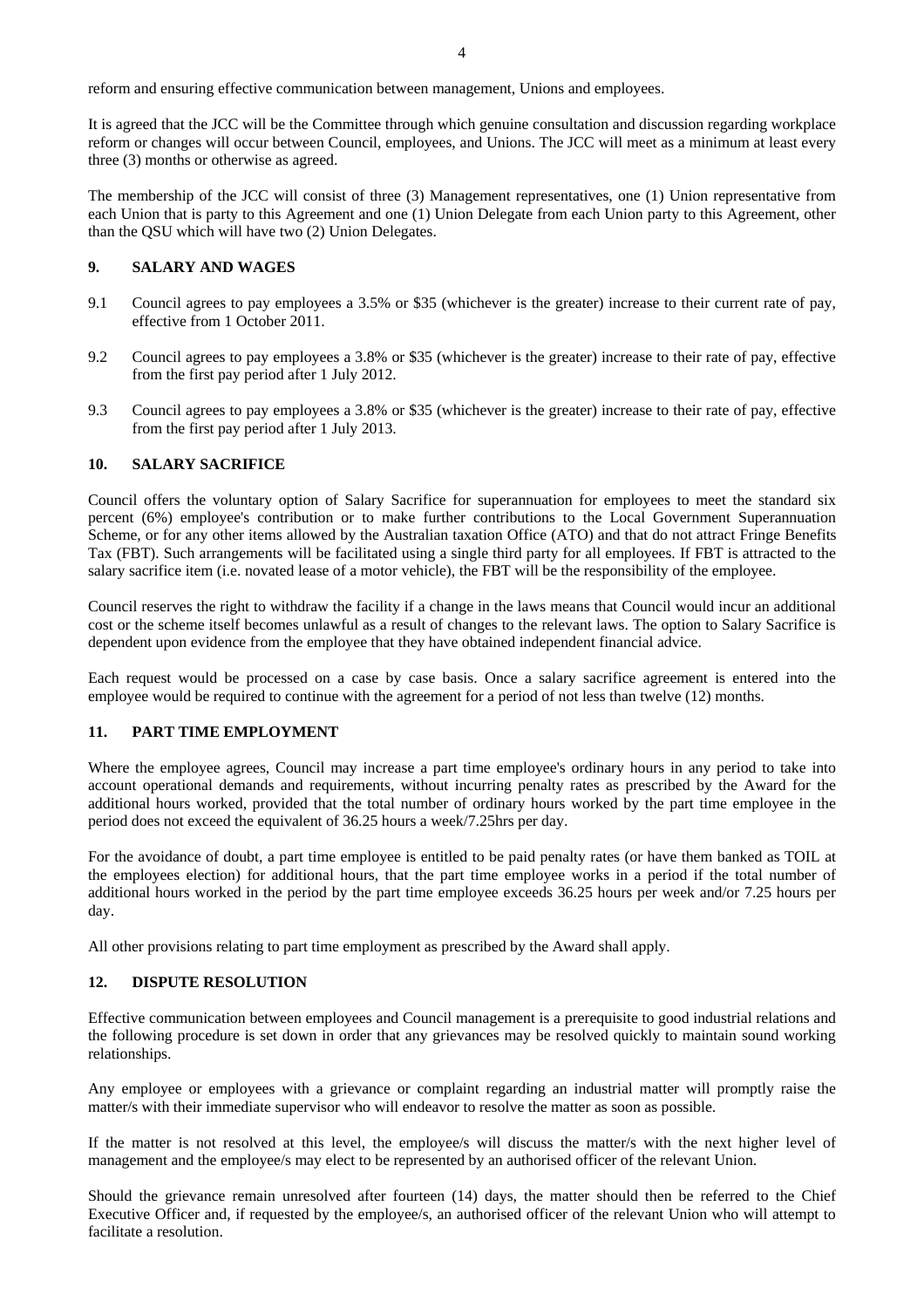If after the above steps, the matter remains unresolved, the dispute may be referred by either the employee/s or Council to the Queensland Industrial Relations Commission for conciliation and if the matter remains unresolved, arbitration.

While the above procedure is being followed, to the extent it is safe to do so, the status quo is to be maintained, and every endeavor is to be applied to ensure that work continues normally until a resolution of the dispute is reached.

All parties agree to give due consideration to matters raised or any suggestion or recommendation made by the Queensland Industrial Relations Commission with a view to prompt settlement of the matter.

The above procedures do not restrict the Council, or an employee, or an employee's representative (being an authorised officer of the relevant Union) from making representations to each other at any stage in this procedure, or restrict the parties from agreeing to escalate any stage of this process which is not practicable.

## **13. WORKING HOURS AND SPAN OF HOURS**

#### **13.1 Ordinary Working Hours**

The ordinary hours of work are 36.25 hours per week or 7.25 hours per day to be worked Monday to Friday inclusive between the hours of 5:00am and 8:00pm, except, where Council notifies an employee that the employee is to work their ordinary hours of duty in accordance with the Award.

By agreement working hours may be worked on any five (5) days in seven (7) as per Award provisions.

Supervisors who are required to work the same hours per week as the employees they supervise, that being 38 hours, will be paid at the applicable ordinary rate for the hours worked in excess of 36.25 hours per week (that is, 1.75 hours per week). Overtime will be paid for hours worked in excess of 38 hours per week. For the purposes of calculating an hourly rate for overtime the divisor shall be 36.25. The methodology for working a 38 hour week contained in this clause will extend to soil testers. All foreman and soil testers will receive CWA allowance.

# **13.2 Nine (9) Day Fortnight**

Employees covered by this Agreement will be entitled to work a nine (9) day fortnight roster. The nine (9) day fortnight will be at no additional cost to Council.

The nine (9) day fortnight roster can be a rolling roster that includes Mondays, Wednesdays and Fridays or other days as mutually agreed by the parties.

#### **13.3 Time Off In Lieu**

Where Council and the employee(s) agree, employees working approved overtime may be given time off equivalent to the time worked (i.e. at single time).All time off in lieu is to be taken at a time mutually agreed between Council and the employee. If Council does not agree to the employee taking time off in lieu, the employee must be paid for approved overtime at the penalty rates prescribed by the Award within the next pay period.

#### **14. AVERAGED OR ANNUALISED PAYMENTS**

A supervisor and the majority of affected employees in a defined work area or group, and their Union/s, may agree to average or annualise regular payments due in accordance with an Award or this Agreement to provide a more stable income over a roster cycle, including:

- Annualised salaries that may include penalties, allowances, public holidays, leave loading, overtime and other payments
- Averaged payments that may include accrued time, penalties and/or allowances and/or other payments
- Wage or salary payments owed will be made on a regular basis (currently fortnightly)
- Overtime and other payments not included in annualised or averaged payments will be paid in accordance with the conditions prescribed elsewhere in the applicable Award or this Agreement, not at the annualised or averaged rate.

Any arrangements made in accordance with this clause will have no effect unless they are authorised by the Chief Executive Officer. Any such arrangements shall be recorded in writing.

Council agrees to apply all wage and incremental increases due in accordance with this Agreement and/or Award.

#### **15. AVAILABILITY**

**15.1 Availability/On Call**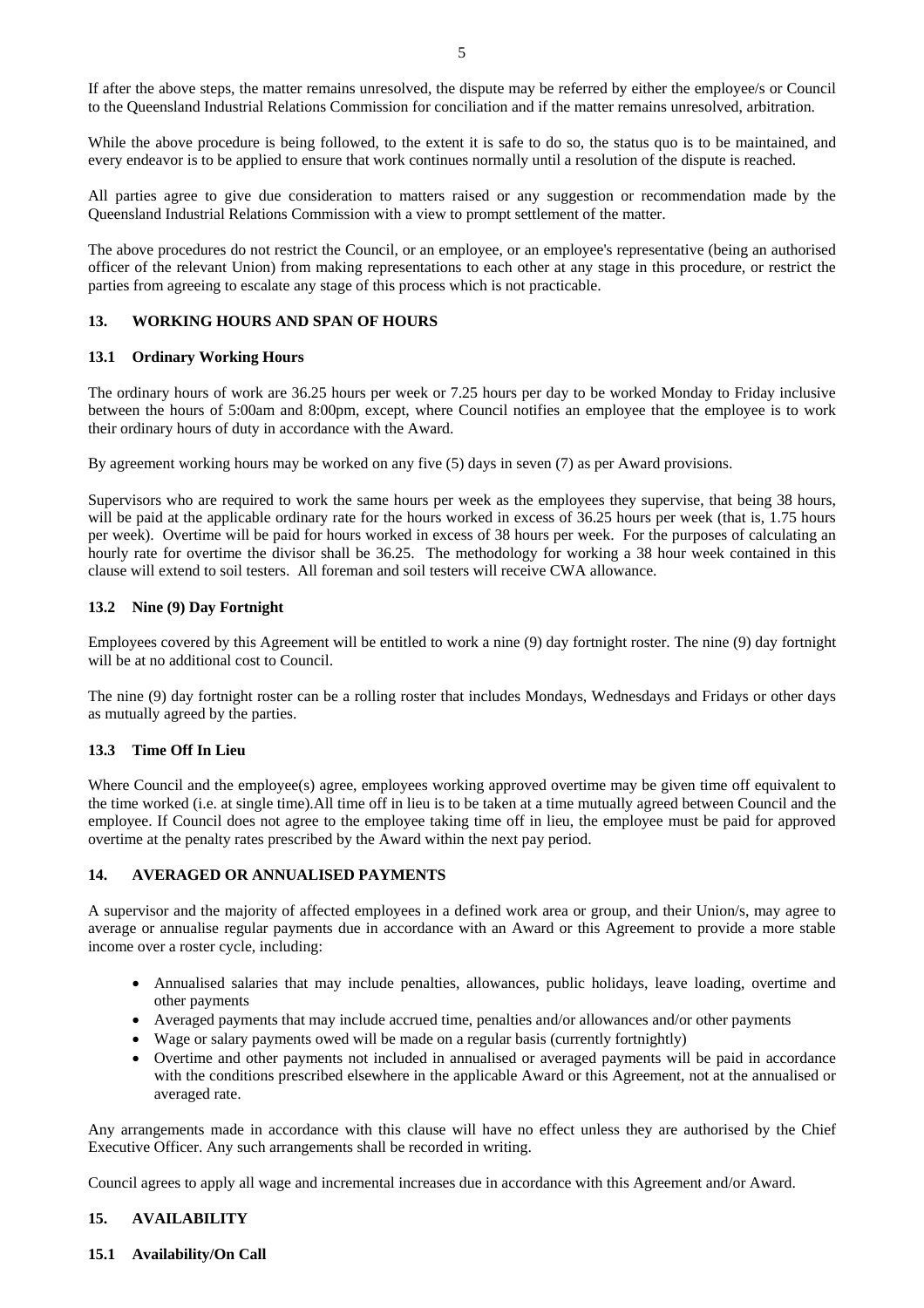#### **Register**

Council operates an out-of-hours pager/mobile phone service for emergency calls. Employees who are required by their position or who mutually agree to be on call outside the normal work hours shall be listed on a register maintained by Council.

#### **Roster**

Rosters shall be prepared from employees listed in the register with employees being advised at least one (1) month in advance of the requirement for the employee to be on call for emergency work. Rosters will generally be on a weekly cycle.

#### **Call Outs**

Call outs should be for emergency calls and generally only activated by either the pager/mobile phone system, Managers, Directors and Chief Executive Officer.

#### **Role of On Call Employees**

The role of the on call employee is to coordinate the response which may or may not require actual attendance to the site depending on the circumstances and the availability of other Council employees.

#### **Allowance**

Employees required to be on call outside ordinary working hours shall be paid the following allowance:

- \$32.45 per night for week nights (Monday to Friday)
- \$86.53 per day/night on weekends (Saturday and Sunday)
- \$162.24 or 8 hours accrued to employee's time in lieu account per day/night on public holidays

These above rates are to be indexed by the general wage increases that occur during the life of the Agreement.

Employees who are on call and who are required to conduct emergency work without leaving their place of residence shall be entitled to payment for such work conducted in excess of one half hour at the ordinary rate of pay for actual time worked. Such time worked will be cumulative. The employee will bear the onus of proving such time worked in excess of one half hour before payment is approved.

#### **Overtime/Penalty Rates**

Employees on rostered standby, called out on emergency work, shall be entitled to payment for such work from the time of leaving home to commence that work until they return home from such work, but they must return home within a reasonable time and payment shall be calculated as follows:

- Monday to Friday (inclusive) All overtime worked shall be paid for at the rate of time and a half for the first three (3) hours worked and double time thereafter. A minimum payment of one half hour will apply.
- Saturday All overtime worked shall be paid for at the rate of double time. A minimum payment of one half hour will apply.
- Sunday All overtime worked shall be paid for at the rate of double time. A minimum payment of one half hour will apply.
- Public Holiday All overtime worked shall be paid for at the rate of double time and a half. A minimum payment of one half hour will apply. No additional time will be added to an employee's annual leave for the public holiday on which the employee is required to be on call.
- Multiple Call Outs A minimum payment of one half hour will apply for each call out provided call outs do not overlap. Where call outs do overlap, then payment for the subsequent call out will be for actual time worked from the commencement of the original callout.

#### **Fatigue Break**

Where an employee who is rostered on call is required to work so much overtime between the termination of the employee's ordinary work on one day and commencement of ordinary work on the next day and that employee has not had at least ten (10) consecutive hours off duty between those times the employee shall, subject to this clause, be released after completion of such overtime until the employee has accrued ten (10) consecutive hours off duty without loss of pay for ordinary working time occurring during such absence.

If an employee is instructed to resume or to continue work without having had ten (10) consecutive hours off duty, the employee shall be paid at double time until the employee is released from duty for such period, and the employee shall be entitled to be absent until the employee has had ten consecutive hours off duty without loss of pay for ordinary working time occurring during that absence. However, where the time worked is less than 2 hours then it shall not be deemed as overtime for the purposes of this clause.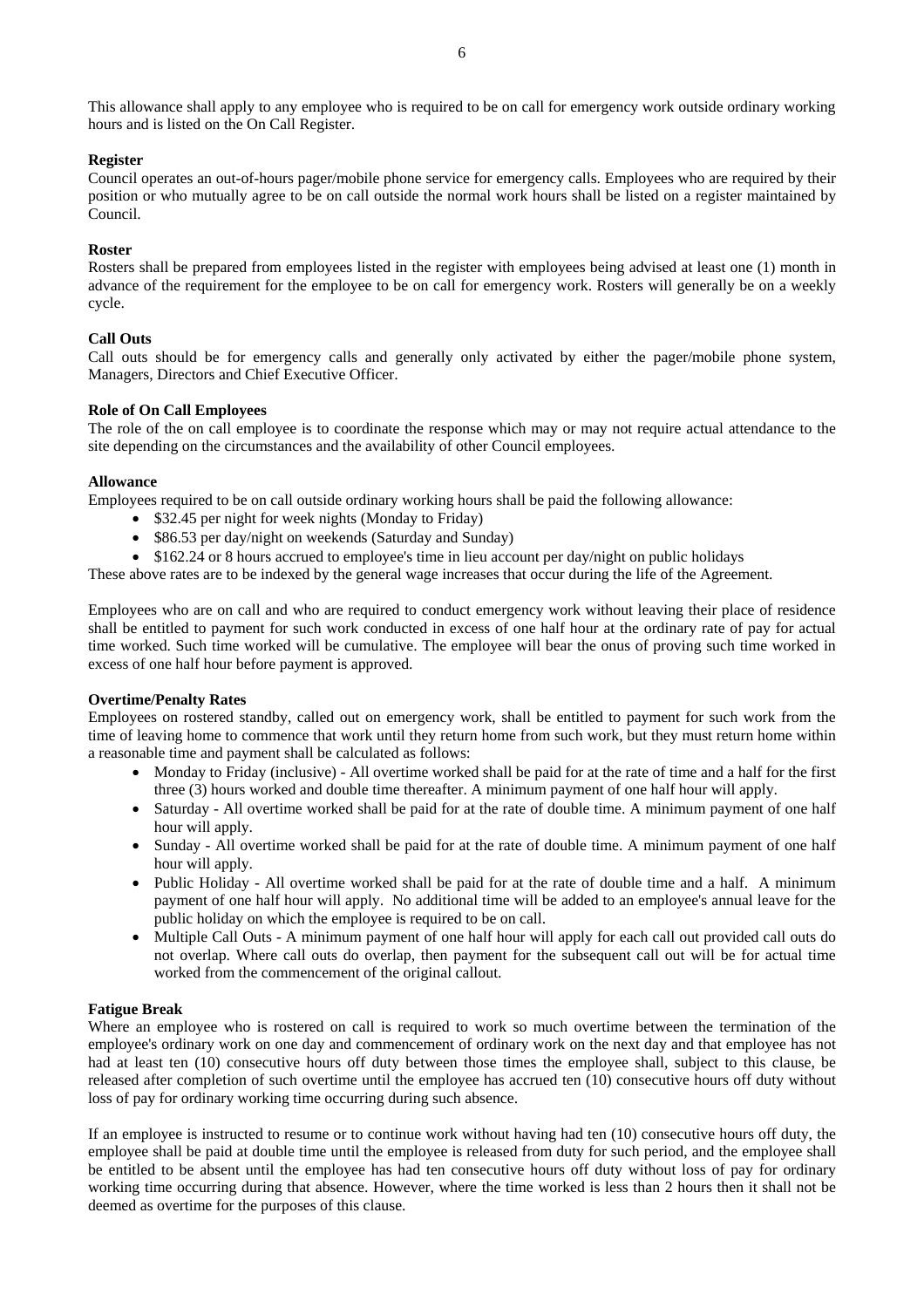#### **Recall**

An on call employee who is not the designated on call employee for that period who is required to leave their premises to attend to a call out will be paid the applicable Award rates.

#### **Transport**

An employee who is rostered on call for a period (generally a week) will be eligible to have the use of a Council vehicle for work related purposes for that on call period.

#### **Communication**

Employees on call shall be provided with a mobile phone for business call purposes. Other employees rostered on call must be contactable by telephone for their period of standby.

#### **Emergency On Call**

In the case where an employee not listed on the On Call Register is required to be on call then the on call provisions shall apply to that employee. This does not include recall to work.

#### **Call Out Logs**

The call out employee for each call out received will be required to record relevant details of that call and action taken. These details shall be recorded on a form provided by Council and shall be captured in Council's Electronic Document Records Management System.

#### **16. UNIFORMS**

Council will provide all permanent full time, part-time and casual employees (choosing to wear a uniform in accordance with Council's Uniform Policy) with a uniform starter pack to the value of \$300 (exclusive of GST) and thereafter an allowance of \$330 per annum (exclusive of GST) per employee towards the corporate uniform inclusive of footwear. The allowance will be paid as a pro rata amount for part-time and casual employees based upon the hours worked in the twelve (12) month period.

In the case of employees who are required to attend work sites requiring specific work boots, they will be provided with an allowance of up to \$130 per annum to purchase the required footwear eg. Administration employees attending cattle sales.

On leaving the employment of Council, any Council uniforms purchased or supplied by Council are to be returned to Council.

Uniforms are to be maintained and worn in a presentable way and laundered by the employee (at the employee's expense).

#### **17. FLEXIBLE MEAL BREAK**

In exceptional circumstances, and when it is mutually agreed between an employee or group of employees and their supervisor, the employee or employees may delay their meal break by up to a maximum of two (2) hours, without penalty. In such a case by mutual agreement between the employee or employees and the supervisor, one of the following shall apply:

- a) Late lunch with no penalty rates
- b) Employee finishes work early by the equivalent amount of time.

At all times employee safety will be paramount and working conditions will satisfy the *WHS Act* and *Transport Operations (Road Use Management - Fatigue Management) Regulation 2008*.

#### **18. LEAVE**

- 18.1 Annual leave, long service leave, jury service, study leave, and service leave are in accordance with the provisions of the Award, unless expressly provided for within this Agreement.
- 18.2 Personal leave (including sick leave and carer's leave) is in accordance with the provisions of the Award, save that:
	- a) Employees are entitled to the accrual of fifteen (15) days personal leave per annum from the commencement of their employment and
	- b) There is no restriction on the amount of sick leave, which can be accumulated by an employee.
- 18.3 The entitlement to use Carers leave in accordance with 18.2 is subject to:
	- the employee being responsible for the care of the person concerned; and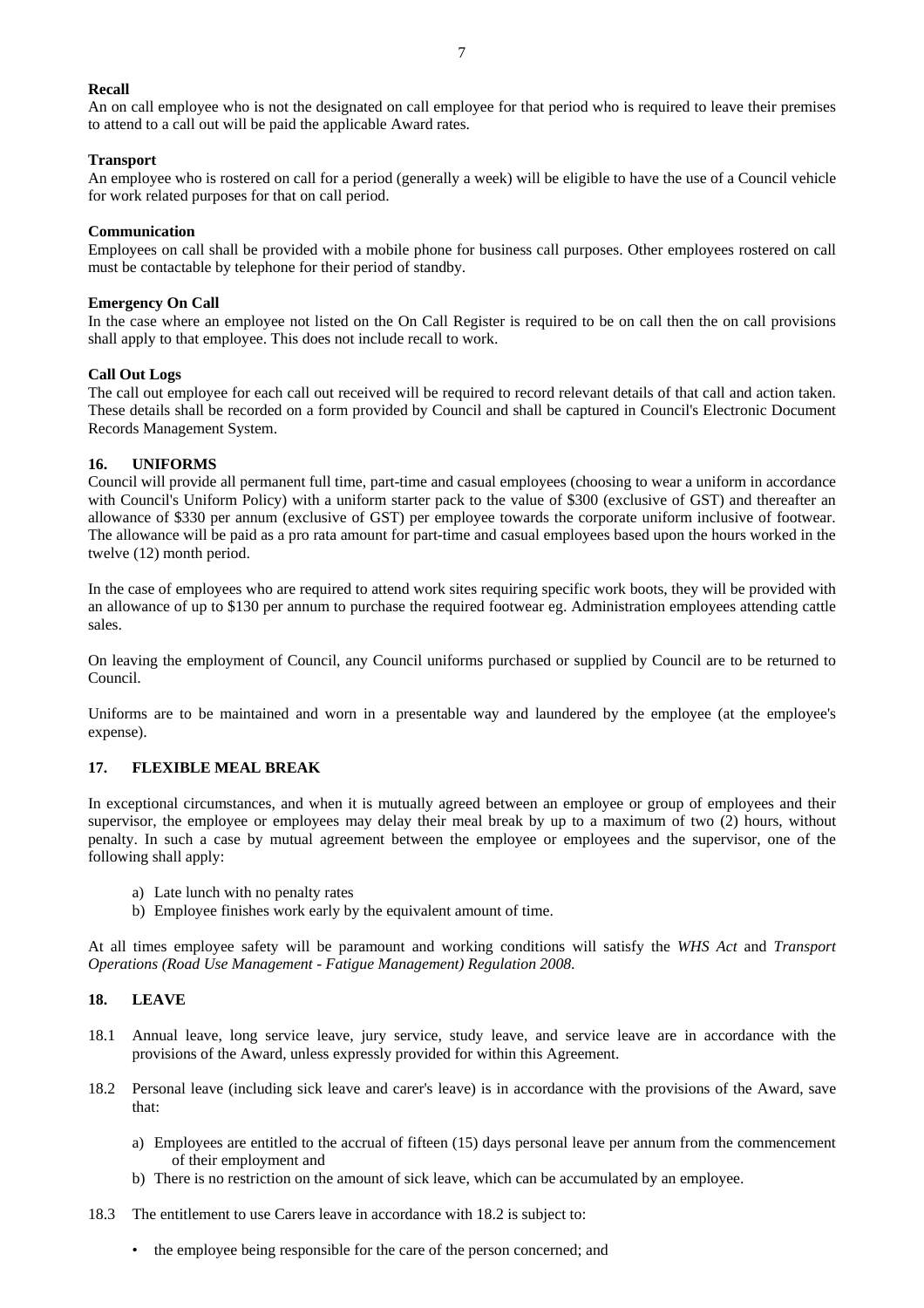• the person concerned being either a member of the employee's immediate family or a member of the employee's household.

The term 'immediate family' includes:

- (a) a spouse (including a former spouse, de facto spouse and a former de facto spouse) of the employee; A de facto spouse means a person of the opposite/same sex to the employee who lives with the employee as his or her husband or wife on a bona fide domestic basis: and
- (b) a child or an adult child (including an adopted child, an ex-foster child, a step child or an ex-nuptial child), parent, grandparent, grandchild or sibling of the employee.

The employee shall, wherever practicable, give the employer notice prior of the absence of the intention to take leave, the name of the person requiring care and their relationship to the employee, the reasons for taking such leave and the estimated length of absence. If it is not practicable for the employee to give prior notice of absence, the employee shall notify Management by telephone of such absence at the first opportunity on the day of absence.

- 18.4 Parental Leave will be in accordance with the provisions of the Awards, save that employees are entitled to the Federal Government Paid Parental Leave Scheme (including its terms and conditions) as well as;
	- (a) Maternity Leave

Six (6) weeks paid maternity leave (calculated at the employee's weekly ordinary time rate of pay for the six (6) weeks); or

Twelve (12) weeks paid maternity leave (calculated at 50% of the employee's weekly ordinary time rate of pay for the twelve (12) weeks).

(b) Paternity Leave

Two (2) weeks paid paternity leave (calculated at the employee's weekly ordinary time rate of pay) after completing a minimum of two (2) years continuous service with South Burnett Regional Council;

Paid paternity leave is subject to the employee discharging their obligation to provide satisfactory evidence to Council that they are undertaking family support.

- 18.5 Bereavement leave is in accordance with the provisions of the Award, save that employees are entitled to up to three (3) days bereavement leave on each occasion and on production of satisfactory evidence (if required by Council) of the death of either a member of the employee's immediate family or household. Council will agree to an employee supplementing bereavement leave with up to two (2) days of other paid leave (including sick leave) to which the employee is entitled.
- 18.6 When an employee who is a member of an emergency service agency is required to be absent from work to assist or undertake emergency work with the emergency service of which the employee is a member, the employee is entitled to leave with pay equivalent to the employee's ordinary time earnings for the period for which the employee is absent. Council has no responsibility for any expense incurred by the employee, or for any loss or damage suffered by the employee which occurs as a result of the employee performing the emergency service, during the period of leave.
- 18.7 All employees covered by this Agreement shall be entitled to long service leave on full pay, subject to and in accordance with the provisions of the *Queensland Local Government Officers Award 1998*. Long service leave may be taken on a pro rata basis whilst in service on completion of seven (7) years continuous service with Council.
- 18.8 Annual leave may be taken in single day absences only by mutual agreement between the employee and Council. Such request may not be unreasonably withheld.

# **19. REDUNDANCY**

In addition to the period of notice prescribed by the relevant Award for ordinary termination, an employee whose employment is terminated by reason of redundancy is entitled to the following amount of severance pay in respect of a period of continuous service (i.e. notification period plus up to a maximum of 52 weeks):

#### **Period of continuous service Severance Pay**

Less than 1 year 2 weeks pay 1 year and less than 2 years 4 weeks pay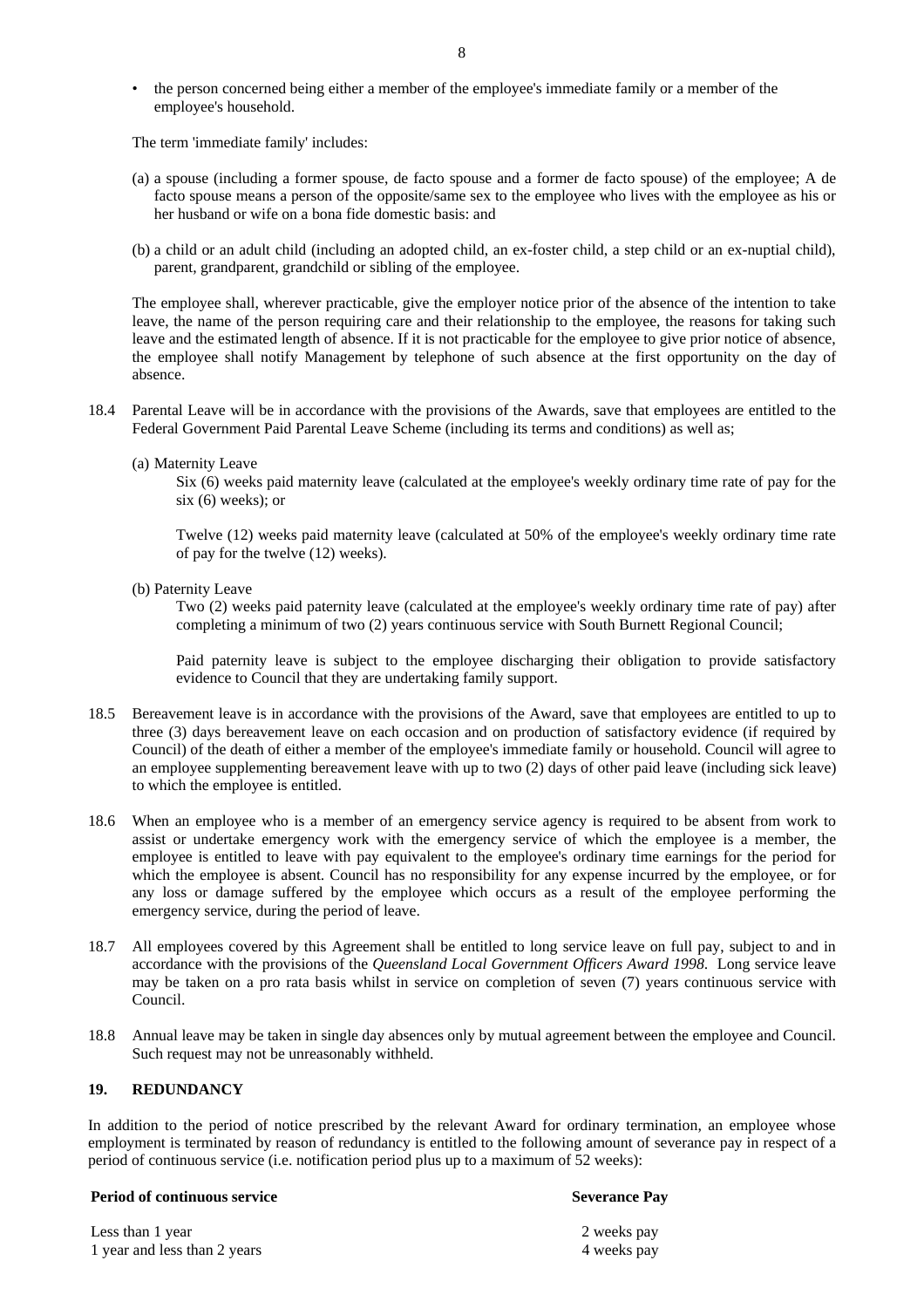| 2 years and less than 3 years   | 6 weeks pay                                        |
|---------------------------------|----------------------------------------------------|
| 3 years and less than 4 years   | 8 weeks pay                                        |
| 4 years and less than 5 yeas    | 10 weeks pay                                       |
| 5 years and less than 6 years   | 12 weeks pay                                       |
| 6 years and less than 7 years   | 14 weeks pay                                       |
| 7 years and less than 8 years   | 16 weeks pay                                       |
| 8 years and less than 9 years   | 18 weeks pay                                       |
| 9 years and less than 10 years  | 20 weeks pay                                       |
| 10 years and less than 11 years | 22 weeks pay                                       |
| 11 years and less than 12 years | 24 weeks pay                                       |
| More than 12 years              | 2 weeks per year of service capped at 52 weeks pay |

# **20. SECURITY OF EMPLOYMENT**

#### **20.1 Income Maintenance**

When an employee becomes redeployed to a level lower than their previous classification level, Council agrees to maintain the employee's income/salary/wage at the level applicable at the date of the redeployment for a period no more than 24 months or until the employee is appointed to a position where the income/salary/wage is equal to or more than the income/salary/wage at the date of redeployment.

Council agrees to apply the general wage increases only (excluding incremental increases) as provided for in this agreement to the employee's maintained income/salary/wage for a period of no more than 24 months from the date of redeployment.

Accrued entitlements are to be paid at the pre-income maintenance rate of pay for employees who are redeployed to a lower classification level when leave is taken.

In the circumstance whereby an employee is voluntarily redeployed to a position that is a lower classification level than their previous classification level, Council will also pay the employee's accrued entitlements at the pre income income/salary/wage.

#### **20.2 Transfers**

Council agrees not to force any employee to transfer for the duration of this Agreement. Provided however travel between:

- a) Kingaroy and Nanango
- b) Murgon and Wondai

shall not constitute a transfer. The transfers in (a) and (b) above however can only occur when an employee can reasonably travel to and from home on a daily basis to a new work location and this does not cause undue hardship to the employee. (eg. Financial, Family and personal responsibilities)

#### **20.3 Transfer Expenses**

When an employee transfers during the duration of this Agreement, Council agrees to pay travelling allowance in accordance with the Award.

For the purposes of clauses 20.2 and 20.3 above Council acknowledges that existing and new employees are employed at a 'nominated base' office throughout the Council region.

#### **20.4 Job Security**

Council is committed to maintaining a core permanent workforce where possible. The parties agree that changes in work practices and productivity initiatives should enhance the efficient operation of the Council.

- a) Career development and equal opportunity
- b) Using natural attrition and reallocation after consultation in preference to retrenchment or redundancy
- c) Employees not unreasonably withholding agreement to participate in reasonable changes in working arrangements requiring their agreement under any 'Award' or this Agreement
- d) Employees assisting in the identification, development and implementation of work practices which assist in making Council a more efficient and cost effective organisation and continued job security

9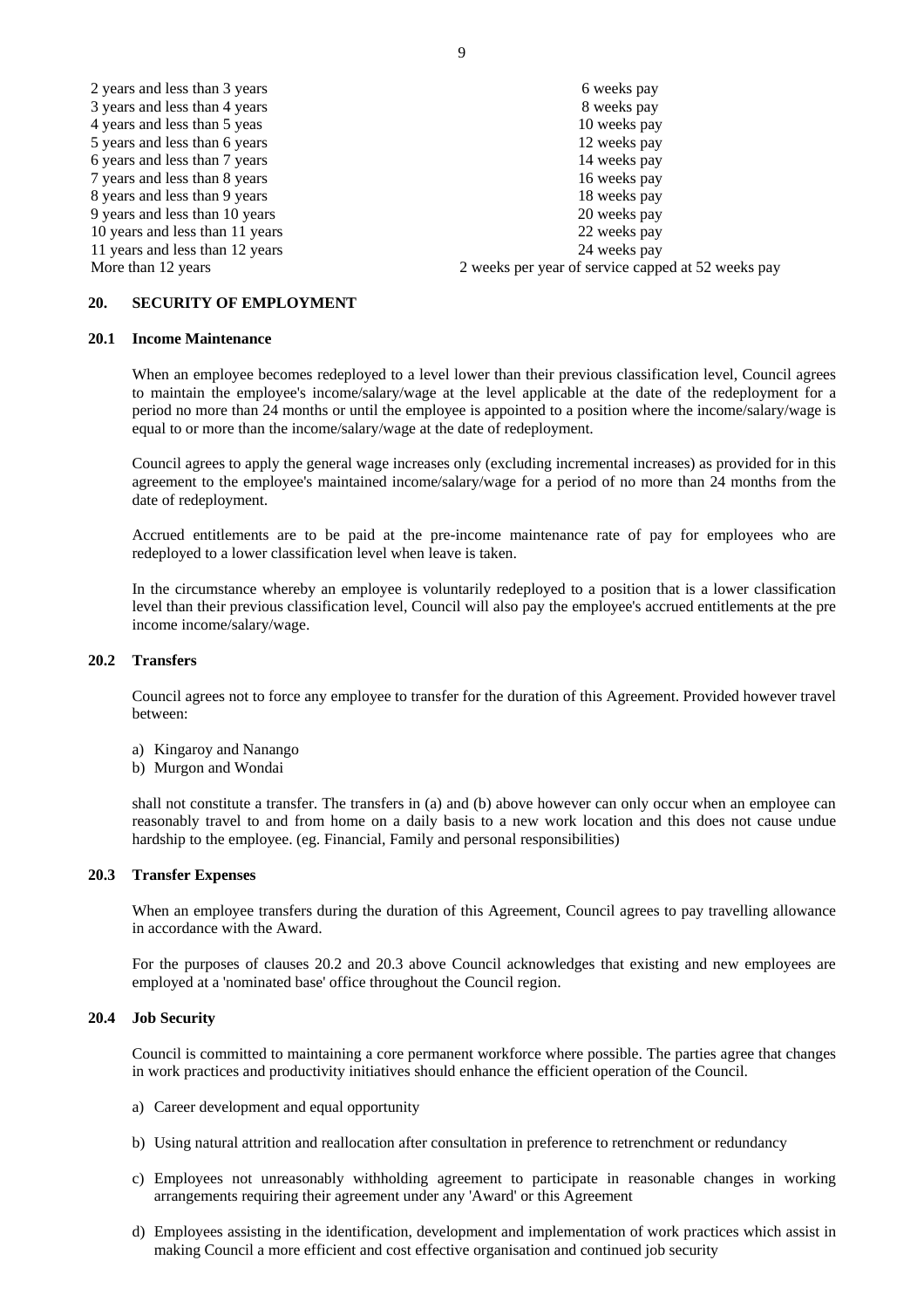e) Council will continue to manage its workforce in order to minimise the need for involuntary labour reduction in the future. Council will not during the term of this Agreement apply forced redundancies and consult with the relevant Union(s) and its delegates to explore all viable alternatives to labour reduction when necessary.

#### **20.5 Organisational/Workplace Change**

As soon as practicable after a major Organisational/Workplace Change decision has been made Council will notify all parties concerned and consult on the implementation and effects of those changes in an effort to mitigate any effects those Organisational/Workplace Changes may have on employees.

# **21. UNION ENCOURAGEMENT**

This clause gives effect to section 110 of the Act in its entirety. Consistent with section 110 a Full Bench of the Commission has issued a Statement of Policy on Union Encouragement (reported 165 QGIG 221) that encourages an employee to join and maintain financial membership of the relevant Union.

#### **21.1 Documentation to be provided by Council**

At the point of engagement, Council shall provide employees with a document indicating that a Statement of Policy on Union Encouragement has been issued by the Commission, a copy of which is to be kept on the Council premises in a place readily accessible by the employee.

Provided that encouragement for membership of the Transport Workers' Union of Australia, Union of Employees (Queensland Branch) shall only apply under the conditions contained in clause 41(4) of the Local Authorities (Excluding Brisbane) and Main Roads, Etc., Award - State as at 31 May 1993.

The document provided by Council shall also identify the existence of a Union Encouragement Clause in this Agreement.

#### **21.2 Union Delegates**

Union delegates and job representatives have a role to play within a workplace. The existence of accredited Union delegates and/or job representatives is encouraged.

Council shall not unnecessarily hinder accredited Union delegates and/or job representatives in the reasonable and responsible performance of their duties.

#### **21.3 Deduction of Union Fees**

Council shall, on the written request of any employee, pay to a Union nominated by the employee out of the money due to such employee in respect of wages, the annual contribution of such employee as a member of that Union.

#### **22. FLEXIBILITY PROVISIONS**

We agree that no Local Area Work Agreements will be negotiated during the life of this Agreement. This does not preclude the implementation of flexible arrangements for working hours and span of hours in clause 13 of this Agreement, or the 9 day fortnight in clause 13.2, or the averaging and annualised payments in clause 14.

The parties to this Agreement commit to review rostering arrangements within the first twelve (12) months of this Agreement and commit to investigate more flexible work arrangements during the term of the Agreement.

The parties agree to the implementation of four (4) on three off (3) rosters in nominated work areas agreed to by the parties in the first quarter of the first year of this Agreement. Milestones will be set quarterly (every 3 months) to report on the progress of the roster implementation and to include status reporting of asset utilisation.

The parties will investigate further workplace flexibilities with the intent of finding additional efficiencies to maximise workforce capabilities and productivity. For example: - greater flexibility in the allocation of RDO's by the rotation of working days. (Progress to be reported by the JCC to management on a quarterly basis or as required)

Any outcome from the investigations must be mutually agreed to by the parties, before being implemented, without any compulsion for either party to agree.

#### **23. NO FURTHER CLAIMS**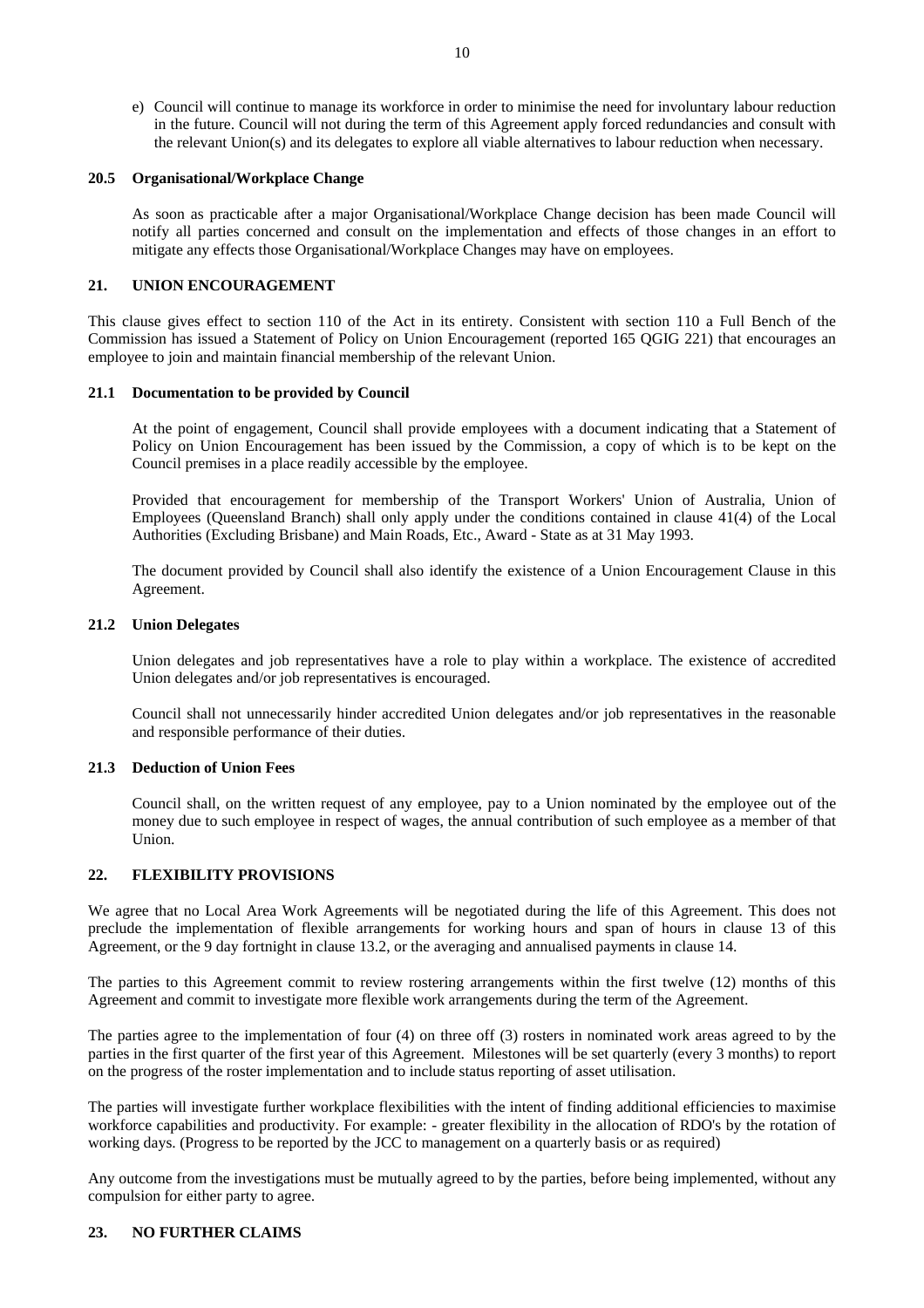It is agreed by the parties that up to the nominal expiry date of this Agreement:

- a) The parties will not pursue any extra wage claims related to wages or changes of conditions of employment, whether dealt with in this Agreement or not;
- b) This Agreement covers all matters or claims (from the combined unions) regarding the Employment of the Employees, which could otherwise be the subject of protected actions pursuant to Queensland Industrial Relations Act 1999; and
- c) Neither party to this Agreement, will engage in protected action pursuant to the Queensland Industrial Relations Act 1999, in relation to the performance of any work covered by the Agreement during the term of this Agreement.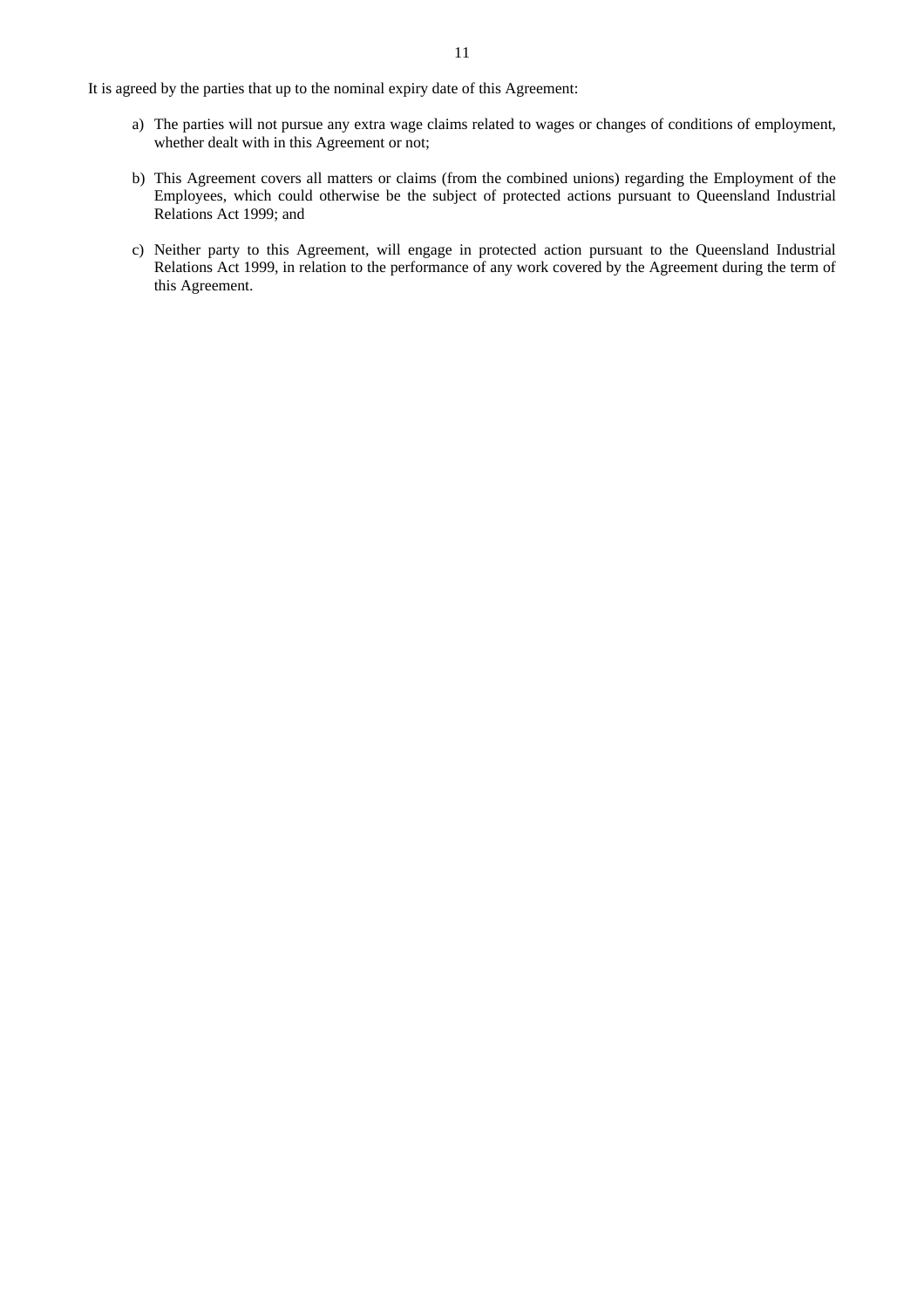|                                       |         | <b>From 1 Oct 2011</b> | From 1 July 2012 |         |               | From 1 July 2013 |               |
|---------------------------------------|---------|------------------------|------------------|---------|---------------|------------------|---------------|
|                                       |         | 3.50% or \$35          |                  |         | 3.80% or \$35 |                  | 3.80% or \$35 |
| <b>Classification</b>                 | P/Wk    | P/Annum                |                  | P/Wk    | P/Annum       | P/Wk             | P/Annum       |
| <b>Officers Award 36.25 Hour week</b> |         |                        |                  |         |               |                  |               |
| Level 1/1                             | 853.29  | 44371.08               |                  | 888.29  | 46191.08      | 923.29           | 48011.08      |
| Level 1/2                             | 864.71  | 44964.92               |                  | 899.71  | 46784.92      | 934.71           | 48604.92      |
| Level 1/3                             | 882.96  | 45913.92               |                  | 917.96  | 47733.92      | 952.96           | 49553.92      |
| Level 1/4                             | 900.06  | 46803.12               |                  | 935.06  | 48623.12      | 970.59           | 50470.80      |
| Level 1/5                             | 917.17  | 47692.84               |                  | 952.17  | 49512.84      | 988.35           | 51394.33      |
| Level 1/6                             | 931.92  | 48459.84               |                  | 967.33  | 50301.31      | 1004.09          | 52212.76      |
|                                       |         |                        |                  |         |               |                  |               |
| Level 2/1                             | 949.25  | 49361.00               |                  | 985.32  | 51236.72      | 1022.76          | 53183.71      |
| Level 2/2                             | 966.35  | 50250.20               |                  | 1003.07 | 52159.71      | 1041.19          | 54141.78      |
| Level 2/3                             | 983.46  | 51139.92               |                  | 1020.83 | 53083.24      | 1059.62          | 55100.40      |
| Level 2/4                             | 1000.56 | 52029.12               |                  | 1038.58 | 54006.23      | 1078.05          | 56058.46      |
|                                       |         |                        |                  |         |               |                  |               |
| Level 3/1                             | 1017.63 | 52916.76               |                  | 1056.30 | 54927.60      | 1096.44          | 57014.85      |
| Level 3/2                             | 1034.73 | 53805.96               |                  | 1074.05 | 55850.59      | 1114.86          | 57972.91      |
| Level 3/3                             | 1053.97 | 54806.52               |                  | 1094.02 | 56889.17      | 1135.60          | 59050.96      |
| Level 3/4                             | 1073.77 | 55836.10               |                  | 1114.57 | 57957.87      | 1156.93          | 60160.27      |
|                                       |         |                        |                  |         |               |                  |               |
| Level 4/1                             | 1097.53 | 57071.80               |                  | 1139.24 | 59240.53      | 1182.53          | 61491.67      |
| Level 4/2                             | 1122.37 | 58363.48               |                  | 1165.02 | 60581.30      | 1209.30          | 62883.39      |
| Level 4/3                             | 1148.07 | 59699.84               |                  | 1191.70 | 61968.43      | 1236.99          | 64323.23      |
| Level 4/4                             | 1173.77 | 61036.19               |                  | 1218.38 | 63355.56      | 1264.67          | 65763.07      |
|                                       |         |                        |                  |         |               |                  |               |
| Level 5/1                             | 1199.44 | 62370.92               |                  | 1245.02 | 64741.02      | 1292.33          | 67201.18      |
| Level 5/2                             | 1225.14 | 63707.27               |                  | 1271.70 | 66128.15      | 1320.02          | 68641.02      |
| Level 5/3                             | 1250.86 | 65044.70               |                  | 1298.39 | 67516.40      | 1347.73          | 70082.02      |
|                                       |         |                        |                  |         |               |                  |               |
| Level 6/1                             | 1293.67 | 67270.69               |                  | 1342.83 | 69826.98      | 1393.85          | 72480.41      |
| Level 6/2                             | 1336.46 | 69496.15               |                  | 1387.25 | 72137.01      | 1439.97          | 74878.21      |
| Level 6/3                             | 1379.33 | 71725.38               |                  | 1431.75 | 74450.94      | 1486.16          | 77280.08      |
|                                       |         |                        |                  |         |               |                  |               |
| Level 7/1                             | 1422.15 | 73951.91               |                  | 1476.19 | 76762.08      | 1532.29          | 79679.04      |
| Level 7/2                             | 1464.96 | 76177.90               |                  | 1520.63 | 79072.66      | 1578.41          | 82077.43      |
| Level 7/3                             | 1507.78 | 78404.44               |                  | 1565.07 | 81383.81      | 1624.55          | 84476.39      |
|                                       |         |                        |                  |         |               |                  |               |
| Level 8/1                             | 1559.19 | 81077.68               |                  | 1618.44 | 84158.63      | 1679.94          | 87356.66      |
| Level 8/2                             | 1610.58 | 83750.38               |                  | 1671.79 | 86932.89      | 1735.31          | 90236.34      |
| Level 8/3                             | 1661.97 | 86422.54               |                  | 1725.13 | 89706.60      | 1790.68          | 93115.45      |
| Level 8/4                             | 1710.18 | 88929.48               |                  | 1775.17 | 92308.80      | 1842.63          | 95816.53      |
| Level 8/5                             | 1758.42 | 91438.03               |                  | 1825.24 | 94912.67      | 1894.60          | 98519.35      |

# **SCHEDULE A - WAGES AND SALARY RATES**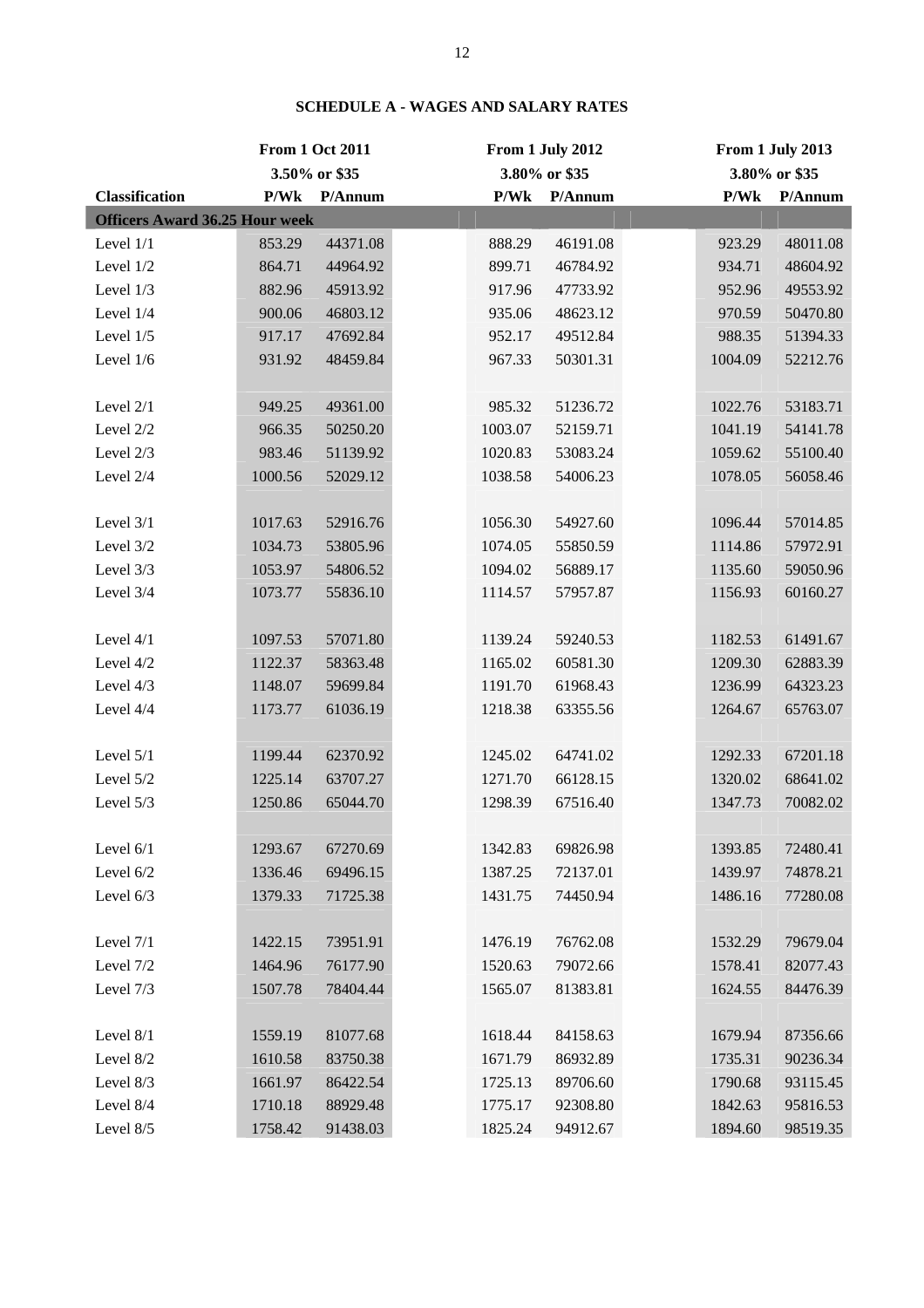|                                    |               | <b>From 1 Oct 2011</b> | From 1 July 2012 |               |               | From 1 July 2013 |           |
|------------------------------------|---------------|------------------------|------------------|---------------|---------------|------------------|-----------|
|                                    | 3.50% or \$35 |                        |                  | 3.80% or \$35 | 3.80% or \$35 |                  |           |
| <b>Classification</b>              | P/Wk          | P/Annum                |                  | P/Wk          | P/Annum       | P/Wk             | P/Annum   |
| <b>Officers Award 38 Hour week</b> |               |                        |                  |               |               |                  |           |
| Level 1/1                          | 892.79        | 46425.27               |                  | 927.79        | 48245.27      | 963.05           | 50078.59  |
| Level 1/2                          | 904.76        | 47047.78               |                  | 939.76        | 48867.78      | 975.48           | 50724.75  |
| Level 1/3                          | 923.90        | 48042.59               |                  | 959.00        | 49868.21      | 995.45           | 51763.20  |
| Level 1/4                          | 941.82        | 48974.72               |                  | 977.61        | 50835.76      | 1014.76          | 52767.52  |
| Level 1/5                          | 959.76        | 49907.39               |                  | 996.23        | 51803.87      | 1034.08          | 53772.42  |
| Level 1/6                          | 975.22        | 50711.42               |                  | 1012.28       | 52638.45      | 1050.74          | 54638.71  |
|                                    |               |                        |                  |               |               |                  |           |
| Level 2/1                          | 993.39        | 51656.08               |                  | 1031.13       | 53619.01      | 1070.32          | 55656.54  |
| Level 2/2                          | 1011.31       | 52588.21               |                  | 1049.74       | 54586.56      | 1089.63          | 56660.85  |
| Level 2/3                          | 1029.25       | 53520.88               |                  | 1068.36       | 55554.68      | 1108.96          | 57665.75  |
| Level 2/4                          | 1047.17       | 54453.01               |                  | 1086.97       | 56522.22      | 1128.27          | 58670.07  |
|                                    |               |                        |                  |               |               |                  |           |
| Level 3/1                          | 1065.07       | 55383.50               |                  | 1105.54       | 57488.07      | 1147.55          | 59672.62  |
| Level 3/2                          | 1082.99       | 56315.63               |                  | 1124.15       | 58455.62      | 1166.86          | 60676.93  |
| Level 3/3                          | 1103.13       | 57362.88               |                  | 1145.05       | 59542.67      | 1188.56          | 61805.29  |
| Level 3/4                          | 1123.86       | 58440.48               |                  | 1166.56       | 60661.22      | 1210.89          | 62966.34  |
|                                    |               |                        |                  |               |               |                  |           |
| Level 4/1                          | 1148.73       | 59733.82               |                  | 1192.38       | 62003.71      | 1237.69          | 64359.85  |
| Level 4/2                          | 1174.73       | 61085.75               |                  | 1219.37       | 63407.01      | 1265.70          | 65816.48  |
| Level 4/3                          | 1201.62       | 62484.44               |                  | 1247.29       | 64858.84      | 1294.68          | 67323.48  |
| Level 4/4                          | 1228.52       | 63883.12               |                  | 1275.21       | 66310.68      | 1323.66          | 68830.48  |
|                                    |               |                        |                  |               |               |                  |           |
| Level 5/1                          | 1255.39       | 65280.11               |                  | 1303.09       | 67760.75      | 1352.61          | 70335.66  |
| Level 5/2                          | 1282.28       | 66678.79               |                  | 1331.01       | 69212.59      | 1381.59          | 71842.66  |
| Level 5/3                          | 1309.20       | 68078.60               |                  | 1358.95       | 70665.59      | 1410.59          | 73350.88  |
|                                    |               |                        |                  |               |               |                  |           |
| Level 6/1                          | 1354.01       | 70408.42               |                  | 1405.46       | 73083.94      | 1458.87          | 75861.13  |
| Level 6/2                          | 1398.80       | 72737.68               |                  | 1451.96       | 75501.72      | 1507.13          | 78370.78  |
| Level 6/3                          | 1443.67       | 75070.89               |                  | 1498.53       | 77923.58      | 1555.47          | 80884.68  |
|                                    |               |                        |                  |               |               |                  |           |
| Level 7/1                          | 1488.49       | 77401.27               |                  | 1545.05       | 80342.52      | 1603.76          | 83395.54  |
| Level 7/2                          | 1533.29       | 79731.10               |                  | 1591.56       | 82760.88      | 1652.03          | 85905.79  |
| Level 7/3                          | 1578.11       | 82061.48               |                  | 1638.07       | 85179.82      | 1700.32          | 88416.65  |
|                                    |               |                        |                  |               |               |                  |           |
| Level 8/1                          | 1631.91       | 84859.41               |                  | 1693.92       | 88084.07      | 1758.29          | 91431.26  |
| Level 8/2                          | 1685.71       | 87656.78               |                  | 1749.76       | 90987.73      | 1816.26          | 94445.27  |
| Level 8/3                          | 1739.49       | 90453.58               |                  | 1805.59       | 93890.81      | 1874.21          | 97458.66  |
| Level 8/4                          | 1789.95       | 93077.45               |                  | 1857.97       | 96614.39      | 1928.57          | 100285.73 |
| Level 8/5                          | 1840.44       | 95703.00               |                  | 1910.38       | 99339.72      | 1982.97          | 103114.63 |